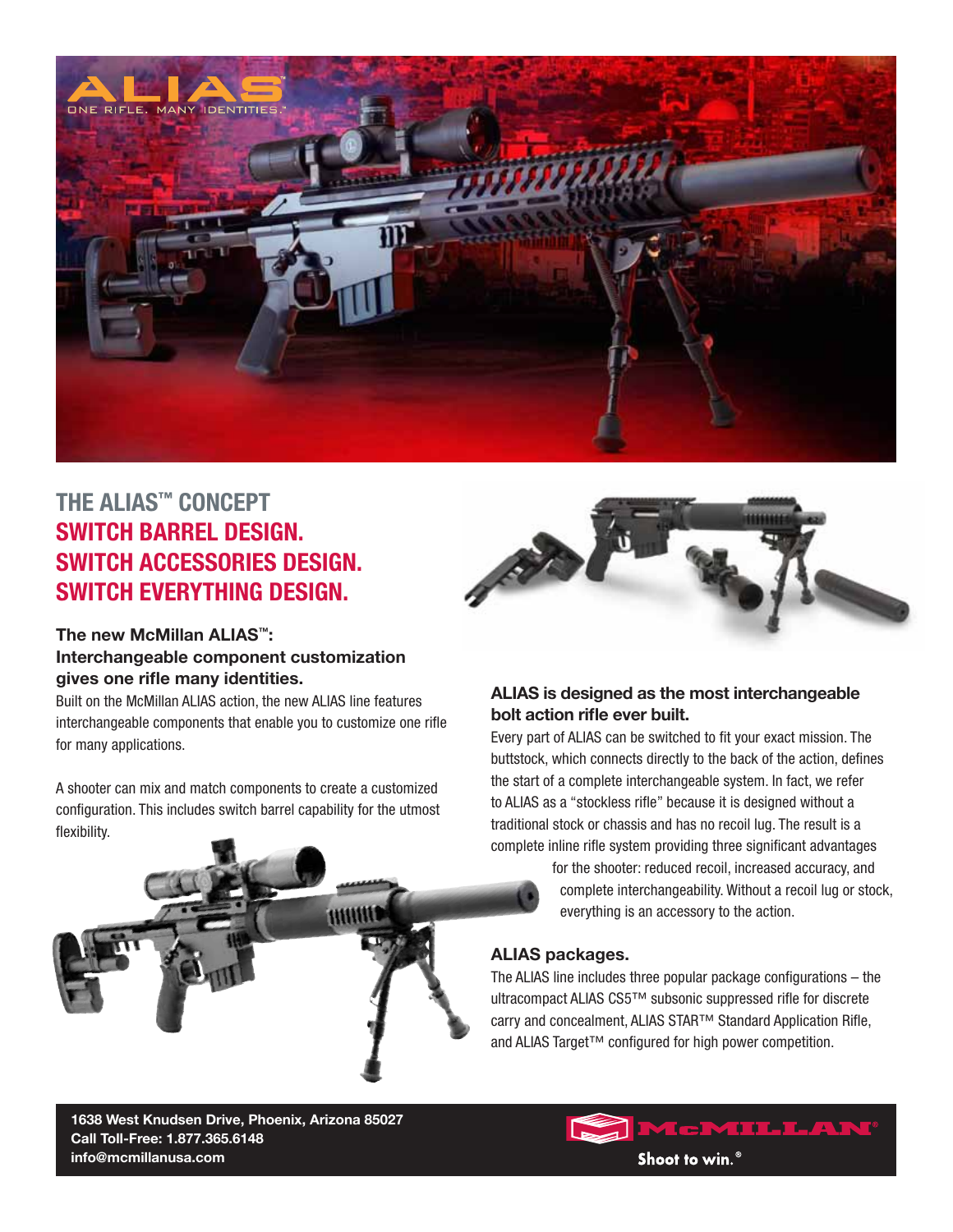

**Match grade barrel threaded for suppressor, with muzzle brake.**

Now, one rifle can be reconfigured to do the work of several different rifles. An ALIAS rifle that is set up for close-range urban tactical missions can be reconfigured for a long-range counter-sniper mission. If you are a hunter, you can shoot a trophy elk at daybreak in thick cover, then switch out your barrel and scope and shoot varmints across the valley in the afternoon.

#### **Not just accurate. Scary accurate.**

ALIAS delivers true match rifle performance. It is a matter of record that the ALIAS platform has won many long range high power national championships. Sub-MOA is an understatement.

#### **The most customizable bolt action rifle ever built is also the most comfortable.**

ALIAS features exceptional ergonomics. Nearly every component on the rifle is adjustable to create the sensation of a rifle that melts into the shooter. Whether you are an NBA basketball player or a race horse jockey, the ALIAS will fit you.

## **The ALIAS action. Finally, a true breakthrough in bolt action rifle design.**

The heart of the ALIAS concept is the McMillan ALIAS action, a design that was introduced on the grueling high power competition field. Developed by Rock McMillan with input from world champion high power shooters, the design started as a clean sheet of paper and evolved into a cutting edge rifle that could meet the demands of literally the best competitive shooters in the world.

From an engineering standpoint, the ALIAS solves many of the problems inherent in conventional bolt action rifles and brings firearms design to a new level. There is no bedding because there is no stock to bed. There is no chassis to flex or shift, so the rifle is stiffer and the barrel harmonics are better managed. There is no point of impact movement due to weather changes.

**1638 West Knudsen Drive, Phoenix, Arizona 85027 Call Toll-Free: 1.877.365.6148 info@mcmillanusa.com**

The receiver is machined from 17-4 stainless steel to true benchrest quality standards. The design features a solid top with a trim loading port. This increases action stability, stiffness and strength. The loading port is easily accessible and is angled to aid the shooter in single loading rounds.

Low effort bolt operation was a key goal in the design of the ALIAS action. The exclusive bi-camming design employs two cams that engage during bolt lift to radically reduce lift effort. Bolt lift is only 75 degrees, allowing speed of operation and clearance from large tactical scopes. In conjunction with the receiver's helical cut cocking cams, the ALIAS rifle offers one of the smoothest operating actions ever built.

ALIAS uses a cone bolt face as opposed to a flat boltface. This is typically found only on match rifles and provides smoother feeding, especially for cartridges with sharp shoulder angles. The bolt handle is designed for superior performance in rapid fire operation. Its ergonomic shape allows operation with a single finger, if desired.

The hardened bolt is machined from 9310 carbon steel and rides back into the stock extension, under the shooter's face so the bolt can be operated without the shooter having to change his head position. This low center of gravity also improves the rifle's feel and performance under recoil. Also, having the bolt body run through the butt extension minimizes debris pickup and makes for a streamlined profile.

Lock time in the ALIAS action is one millisecond – more than three times faster than a Model 70 Winchester.

The action uses detachable box, ten round and twenty round magazines.



**Adjustable Anschütz® match grade trigger.**

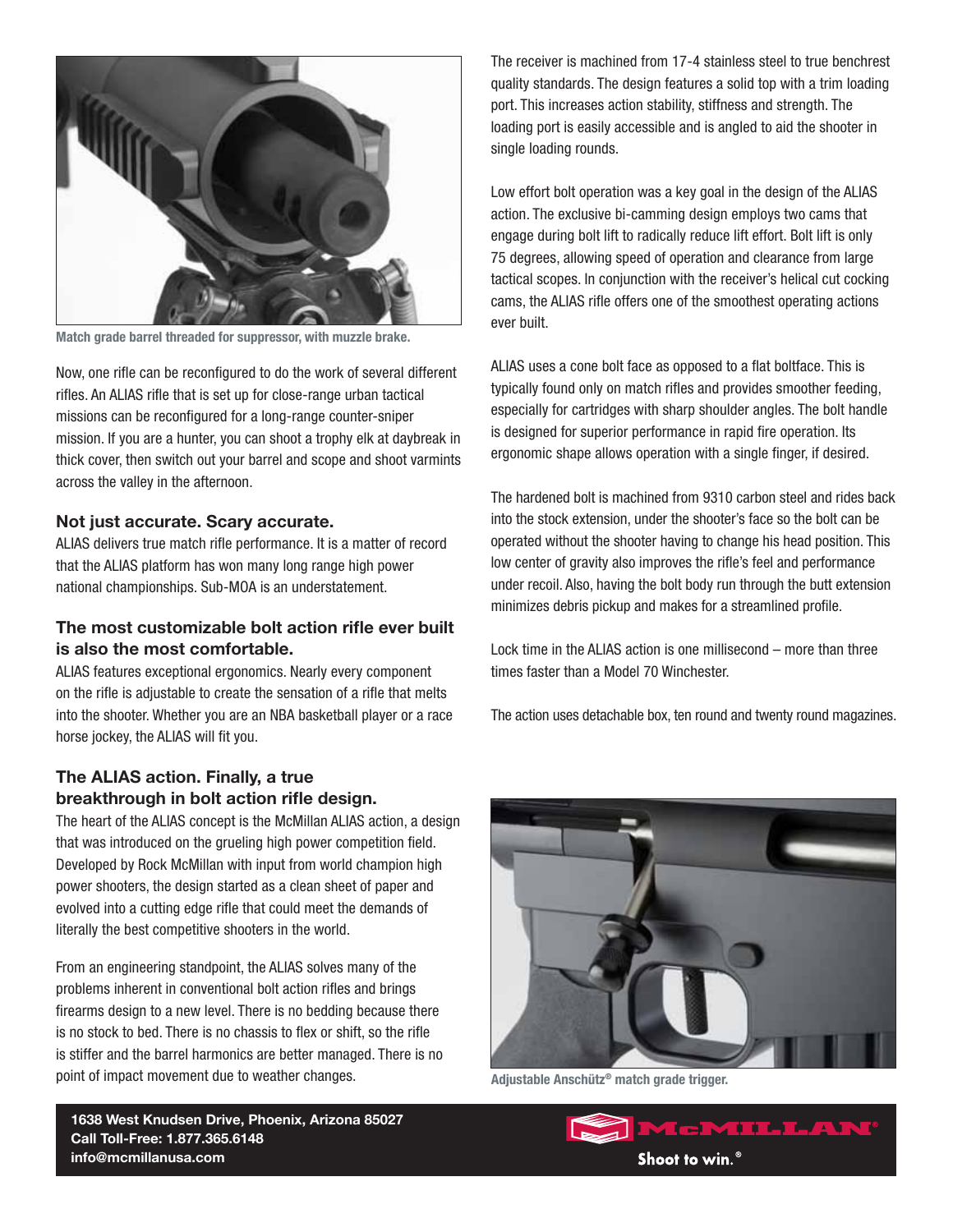

**Three forend options available: tube, competition, quad.**

According to Ryan McMillan, vice president of McMillan Group International, "The ALIAS is the cutting edge in engineering for bolt action rifles. It is a new design direction for the bolt action rifle of the future."

#### **Interchangeable barrels. Because one barrel is never enough.**

Barrels can be swapped out by the shooter in less than 5 minutes with the use of an ALIAS barrel change kit, including action wrench, barrel vise and simple instructions. Each ALIAS barrel is fit to an owner's action at the factory by McMillan and the action's serial number for reference.

Barrels are stainless, premium match grade and can be finished with or without flutes. Barrels include a match grade flat recessed target crown. The barrel is a true free-floating design and does not touch the handguard. This is the preferred method for maximizing accuracy from a premium match barrel. The rifle can be chambered in many standard short action calibers, including .308 Win, .308 Palma, .260 Rem, 6XC, 6.5 Creedmoor, and 6.5 x 47 Lapua. Barrel finishes include black or matte stainless.

## **A true match quality trigger is mandatory for a match quality rifle.**

ALIAS employs an Anschütz® two-stage match trigger with safety that can be adjusted for pull weight, length of pull and trigger shoe angle. The Anschütz® can also be adjusted to provide single-stage operation. The Anschütz® was selected because it is one of the best match triggers ever made. Not only is it reliable and durable, but it provides the finest touch of any trigger available.

#### **Quick-detach buttstock.**

The ALIAS quick-detach buttstock is fully adjustable for length, height, cant (angle), and offset. The cheekpiece is adjustable for height. An easily accessible knurled wheel allows the shooter to adjust the cheekpiece from the shooting position. Shooter comfort is further augmented by an ergonomic pistol grip. All adjustment features are placed for easy shooter access. The stock extension, clamping block, butt extension, and buttplate all have index marks to allow the shooter to record and repeat adjustment settings.

The stock detaches with one button and stores along the side of the rifle when not deployed. The rifle can be fired with the buttstock along the side of the rifle. The buttstock is engineered to precision tolerances from solid aluminum and is perfectly rigid when in place.

The butt has a clamping block for the non-trigger hand to grasp when shooting from a bag. This is optional for competition. ALIAS comes with several handguard options.

Unlike a conventionally-stocked rifle, ALIAS uses a proprietary AR-style handguard. Three handguard options are available, including standard tubular, competition and square vented quad rail. The handguard is indexed and adjustable to allow the rifle to be held with a 0º, 5º and 10º cant if desired.

The tubular forend can be rotated to coincide with the cant position of the sight rail to maintain the shooter's comfort. The forend slots accept the custom designed adjustable handstop or optional bipod.

**Choose a pistol grip that actually fits your grip.** McMillan offers two choices – a tactical pistol grip and a competition grip.



**Quick detach butt assembly for compact carry.**

**1638 West Knudsen Drive, Phoenix, Arizona 85027 Call Toll-Free: 1.877.365.6148 info@mcmillanusa.com**